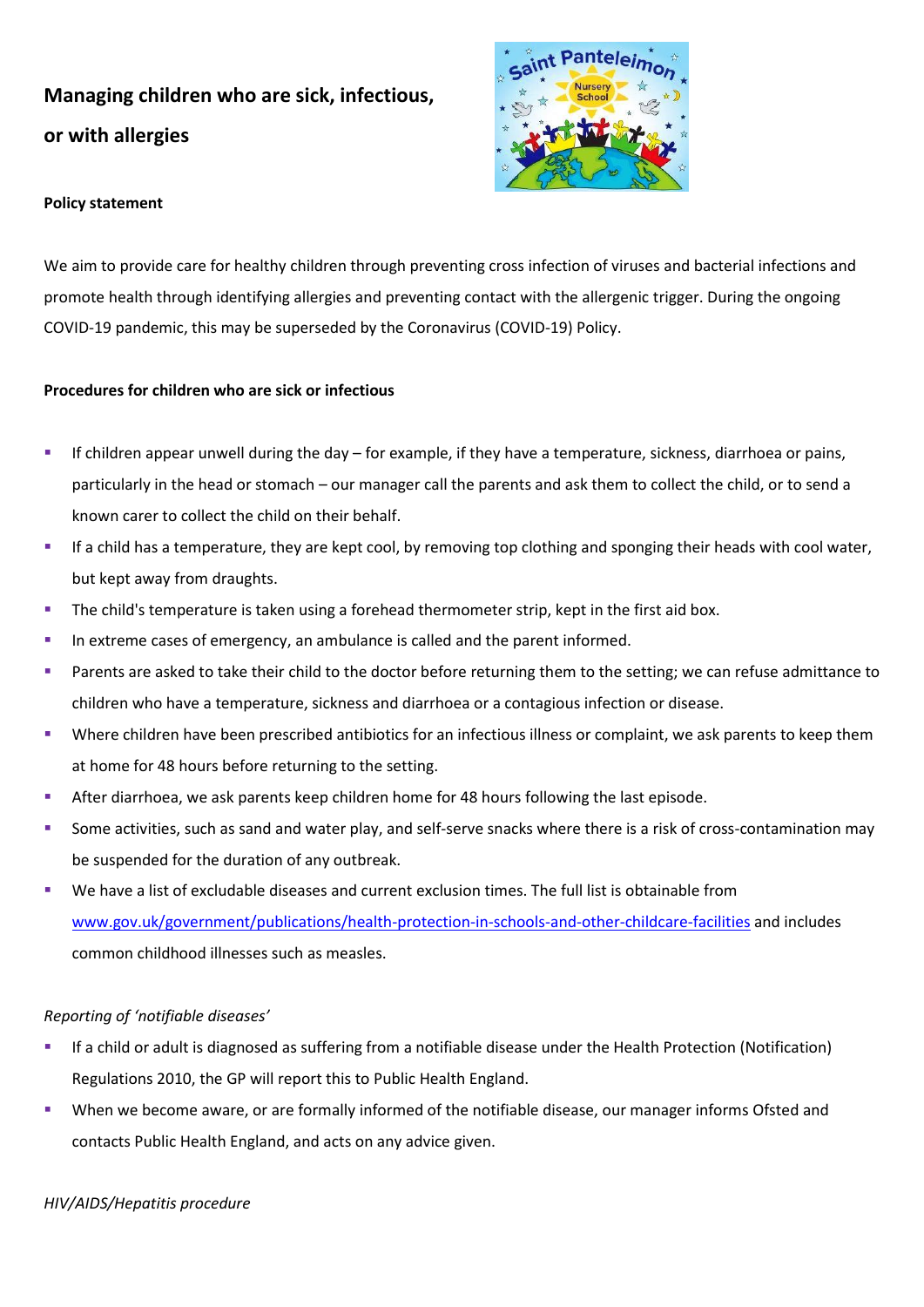HIV virus, like other viruses such as Hepatitis A, B and C, are spread through body fluids. Hygiene precautions for dealing with body fluids are the same for all children and adults. We:

- Wear single-use vinyl gloves and aprons when changing children's nappies, pants and clothing that are soiled with blood, urine, faeces or vomit.
- Bag soiled clothing for parents to take home for cleaning.
- Clear spills of blood, urine, faeces or vomit using mild disinfectant solution and mops; any cloths used are disposed of with the clinical waste.
- Clean any tables and other furniture, furnishings or toys affected by blood, urine, faeces or vomit using a disinfectant.
- ▪

## *Nits and head lice*

- Nits and head lice are not an excludable condition; although in exceptional cases we may ask a parent to keep the child away until the infestation has cleared.
- On identifying cases of head lice, we inform all parents ask them to treat their child and all the family if they are found to have head lice.

## *Procedures for children with allergies*

- When children start at the setting we ask their parents if their child suffers from any known allergies. This is recorded on the Enrolment Form.
- **■** If a child has an allergy, we complete a risk assessment form to detail the following:
	- **-** The allergen (i.e. the substance, material or living creature the child is allergic to such as nuts, eggs, bee stings, cats etc).
	- **-** The nature of the allergic reactions (e.g. anaphylactic shock reaction, including rash, reddening of skin, swelling, breathing problems etc).
	- **-** What to do in case of allergic reactions, any medication used and how it is to be used (e.g. Epipen).
	- **-** Control measures such as how the child can be prevented from contact with the allergen.
	- **-** Review measures.
- This risk assessment form is kept in the child's personal file and a copy is displayed where [our staff/I] can see it.
- Generally, no nuts or nut products are used within the setting.
- Parents are made aware so that no nut or nut products are accidentally brought in, for example to a party.

## *Insurance requirements for children with allergies and disabilities*

- **EXT** If necessary, our insurance will include children with any disability or allergy, but certain procedures must be strictly adhered to as set out below. For children suffering life threatening conditions, or requiring invasive treatments; written confirmation from our insurance provider must be obtained to extend the insurance.
- At all times we ensure that the administration of medication is compliant with the Safeguarding and Welfare Requirements of the Early Years Foundation Stage.
- Oral medication:
	- **-** Asthma inhalers are now regarded as 'oral medication' by insurers and so documents do not need to be